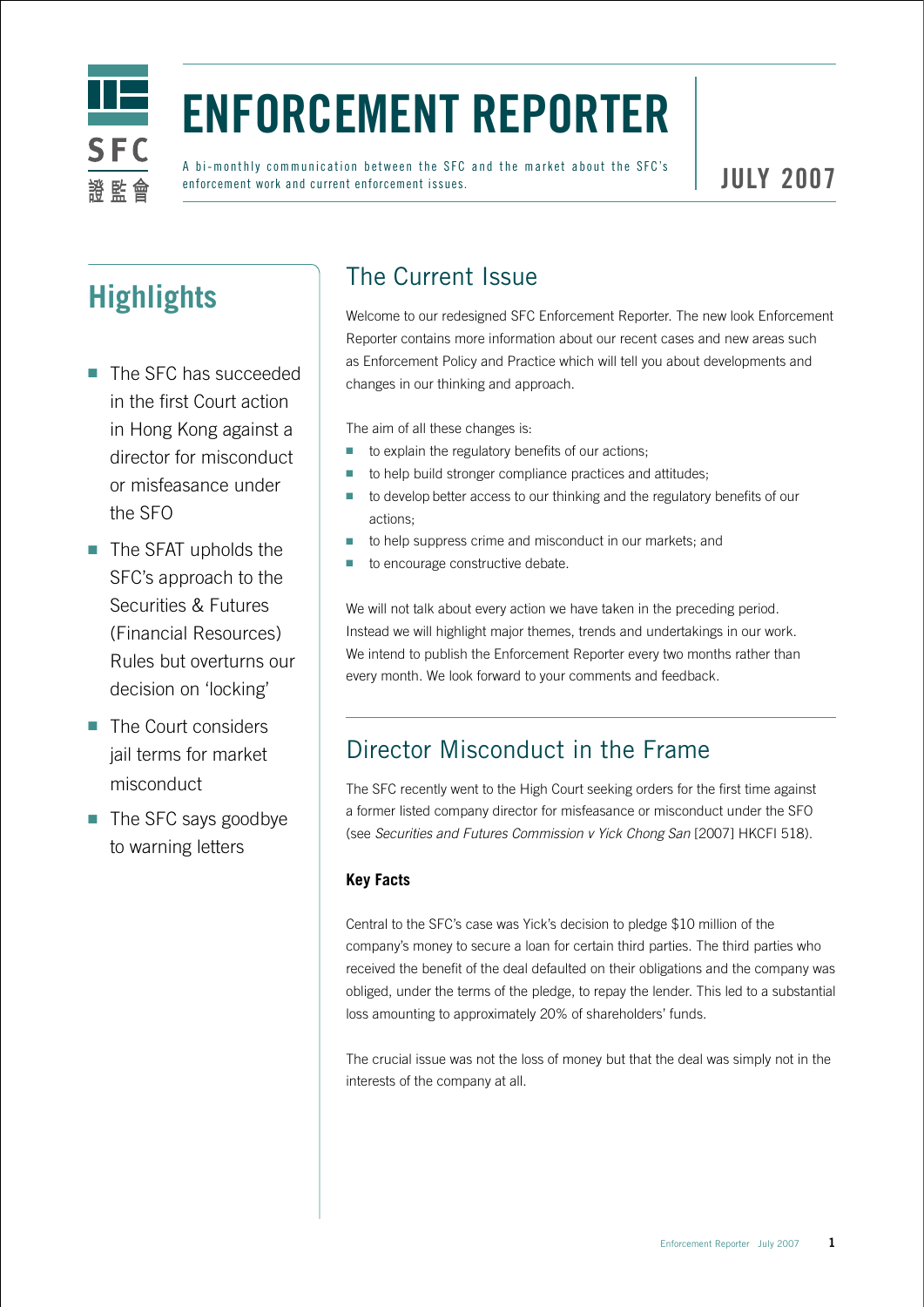#### **Key Issues**

The decision sets an important benchmark for corporate conduct and highlights the following key issues:

- listed company directors are under a duty to make themselves familiar with the relevant rules, to seek advice and take that advice into account to ensure the company conducts its affairs properly;
- listed company directors may be guilty of misconduct or misfeasance if they breach GEM Rules and other listing rules concerning corporate governance and disclosure;
- listed company directors must satisfy themselves that investment decisions are in the interests of the company and are not made for the purpose of helping friends, associates or family members;
- the Court will impose disqualification orders bearing in mind the seriousness of the allegations;
- the Court's power to disqualify a person from being a company director on the basis of misconduct or misfeasance is designed in part to deter other company directors from making the same mistakes; and
- disqualification orders can restrict a person from being a director or involved in the management of **all** companies, not just listed companies.

The Court ordered that Yick not be a director of a listed company or any subsidiary or affiliate of a listed company or involved in the management of such a company, without leave of the court, for a period of four years. The Court set the four-year period taking into account the serious nature of the allegations and the need for deterrence. The length of the disqualification period would have been longer but for the fact that Yick co-operated with the SFC.

If you want to find out more about this case, please follow this [link](http://legalref.judiciary.gov.hk/doc/judg/word/vetted/other/en/2005/HCMP002797_2005.doc) which includes a complete statement of the agreed facts presented to the Court.

The SFC has recently commenced another case seeking disqualification orders against five former listed company directors (see SFC press release dated 30 March 2007, '[SFC Seeks Disqualification Orders Against Former Directors of Failed Listed](http://www.sfc.hk/sfcPressRelease/EN/sfcOpenDocServlet?docno=07PR51)  [Company'](http://www.sfc.hk/sfcPressRelease/EN/sfcOpenDocServlet?docno=07PR51)). The SFC will continue to pursue cases where corporate governance standards have fallen below the level required by Hong Kong law.

### FRR Safeguards Investor Protection

The Securities and Futures Appeals Tribunal (SFAT) recently examined the important role of the Securities and Futures (Financial Resources) Rules (FRR) and the responsibilities of a firm's Responsible Officer (*Cheung Wah Fung Christopher and Christfund Securities Ltd v SFC*, SFAT No. 12 of 2006, 16 April 2007).

Key features of the SFAT decision include:

- the FRR provisions are not mere technical requirements but necessary components of a regulatory system designed to protect the interests of investors;
- the key to compliance is ensuring a proper system of organisation is in place which can be monitored and controlled effectively by the Responsible Officer;
- it is no excuse for a Responsible Officer to direct blame for non-compliance on accounting staff employed by the firm; and
- even though there was no financial loss in this case, a breach of these provisions represents an "assault on market integrity".

The SFAT affirmed the SFC's decision to issue a public reprimand to Christfund Securities and its Responsible Officer, Mr Cheung Wah Fung Christopher, and to impose fines of \$450,000 and \$50,000 respectively for FRR breaches and supervisory failures. In doing so, the SFAT commented that it was tempted to increase the penalties given the circumstances of the breaches and the serious consequences on market integrity that flow from FRR breaches.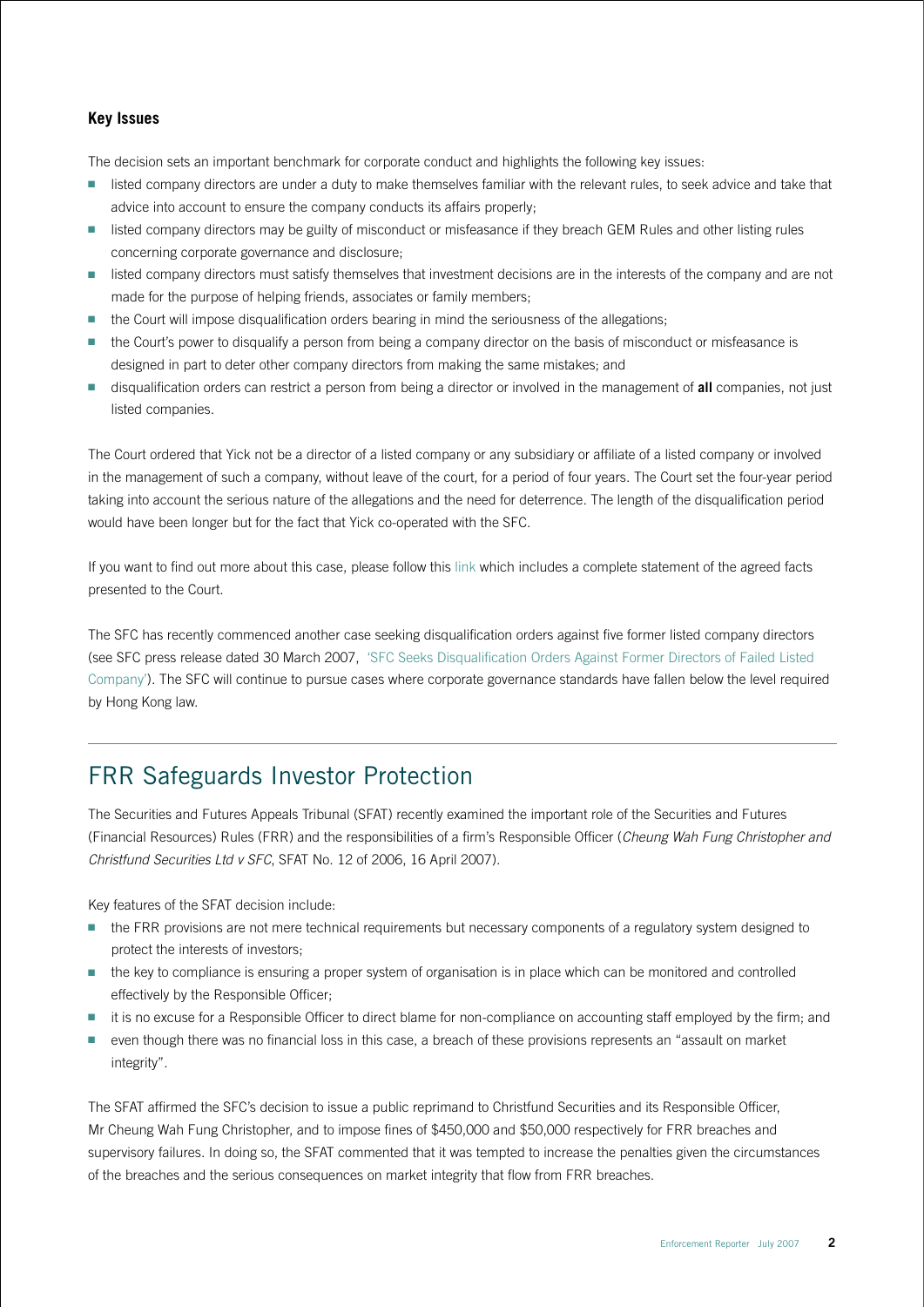The SFC has issued several reprimands and fines to firms and Responsible Officers in the last few years for FRR breaches In every case, the failure could have been avoided with appropriate policies, controls and procedures in place, including careful monitoring of the firm's financial exposures and, together with an appropriate risk assessment framework, prudent anticipation of demand for margin facilities. Proper systems and controls must include systems to monitor not only day to day demands on liquid capital but also likely and planned demands in the future.

If you would like to know more about this decision, please follow this [link](http://www.sfat.gov.hk/english/determination/AN-12-2006-Determination.doc) to the SFAT determination.

#### Sentencing for Market Misconduct

The SFC has been involved in a number of criminal actions recently involving market misconduct and the imposition of jail terms has arisen in sentencing.

While there have been very few jail terms imposed for market manipulation, some recent remarks indicate that past sentences may not be as reliable a guide as other factors when it comes to criminal sentencing for market misconduct.

In March this year, the Court of Appeal dismissed an appeal against conviction and sentence brought by Mr Zou Yishang for creating a false or misleading appearance of active trading in certain shares (see *The Securities and Futures Commission v Zou Yishang*, HCMA No. 859 of 2005). Zou had been sentenced to four months' imprisonment and he argued this sentence was wrong in principle because it departed from the "usual" sentences imposed for this kind of offence which were generally "non-custodial".

The Court of Appeal rejected the argument that past non-custodial sentences set a benchmark for this type of misconduct and said:

- $\blacksquare$  it cannot be said manipulation would not "normally" attract a jail term:
- comparisons with other like cases (including earlier cases) are not of great assistance; and
- what is important is an appreciation of the facts and circumstances of each case.

In Zou's case, the Court of Appeal was satisfied the manipulation had a material effect on both the price and turnover of the shares in question and given the sustained course and volume of trading, a jail term was not excessive or wrong in principle.

Since this decision, the SFC has prosecuted Mr Wong Kai Wing in Eastern Magistracy for a similar offence. Wong was also sentenced to four months' imprisonment (suspended for 18 months). He was also fined \$200,000 for manipulating the market. In Wong's case, the SFC alleged Wong's course of conduct was sustained over a period of time affecting both turnover and price.

These cases demonstrate, as the Hon Mr Justice McMahon said in Zou's case, that:

"The protection of the integrity of the stock market is an important public concern in Hong Kong and deterrent sentences, depending on the facts of an individual case, are justified."

If you would like to know more about the Court of Appeal's decision, please follow this [link](http://legalref.judiciary.gov.hk/doc/judg/word/vetted/other/en/2005/HCMA000859_2005.doc).

If you would like to know more about the suspended jail sentence on Wong, please follow this [link](http://www.sfc.hk/sfcPressRelease/EN/sfcOpenDocServlet?save=1&docno=07PR113) to our press release dated 4 July 2007.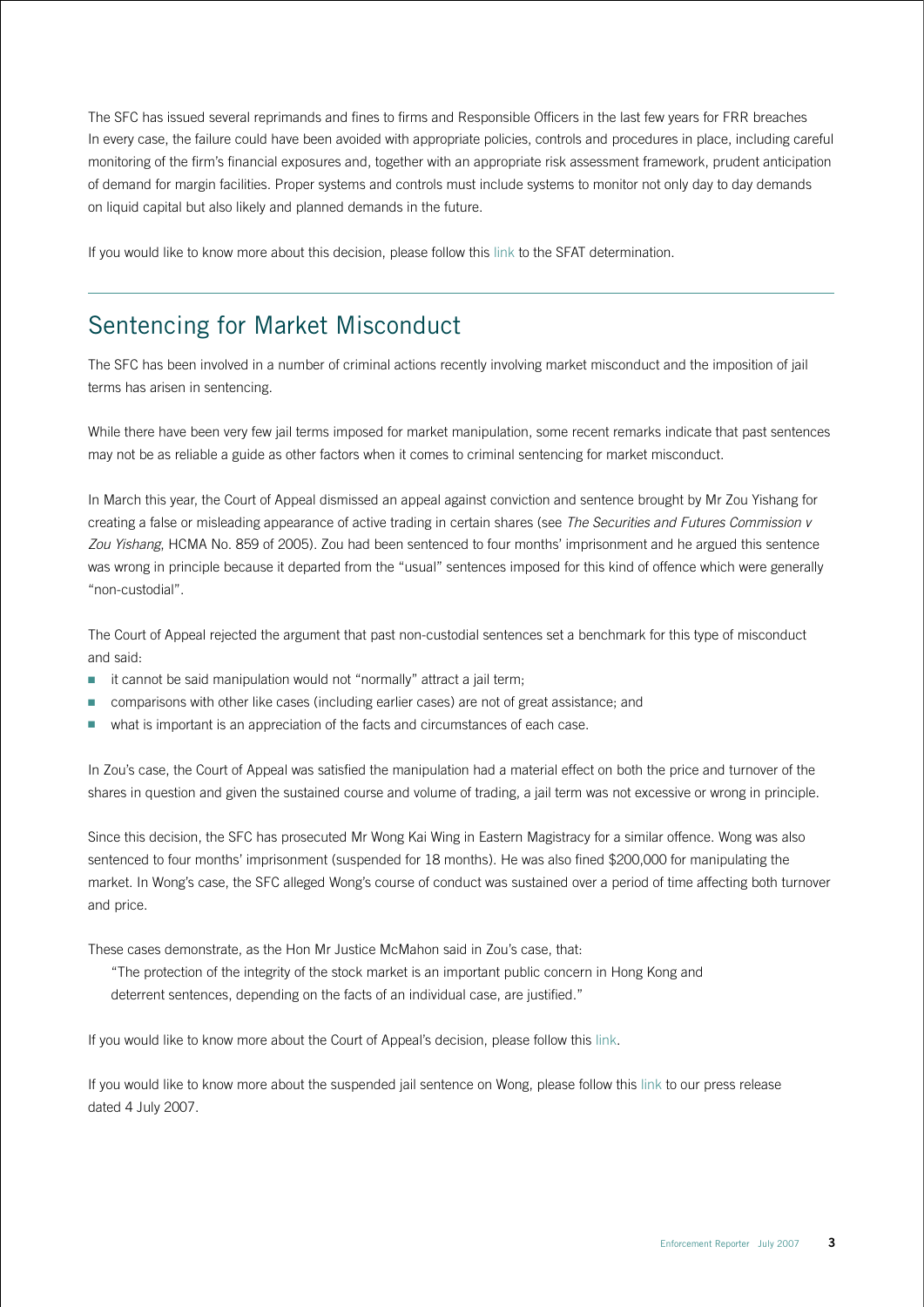## Cold Calling and Locking

The SFC has again taken action in recent cases attacking cold calling by staff of Tanrich Futures.

The SFC banned Mr Sze Fan Hoi, a former team leader at Tanrich Futures, from re-entering the industry for seven months; suspended Ms Leung Wing, a former representative, and Mr So Chi Kit Bowie, a team leader, and Ms Chow Yin Shan, a team leader, for nine weeks, six months and eight months respectively.

Each of these cases also involved clients being given 'locking' advice. 'Locking' involves a client freezing a loss-making position so as to stop the loss from crystallizing. The strategy is meant to give the client an opportunity to make good the loss with further trading. (Trading loss will be incurred once a pair of locking positions is put in place. Further trading profits or losses are independent to this pair of locked positions) In the SFC's view, 'locking' increases transaction costs, offers no risk management benefits over closing a position and does not increase the likelihood of profits from continued trading.

In the case involving Leung, the SFC alleged she had given inappropriate advice to a client over locking. This allegation was reviewed by the SFAT and overturned. The SFAT commented that if the SFC believes 'locking' is inappropriate then it should move to ban the practice.

The SFC accepts the SFAT's view that, on the facts of this case, there was not enough evidence to find Leung gave inappropriate advice to her client. However, the SFC does not believe that trading strategies, however risky they may be, should be the subject of specific bans by a regulator. Instead, the Code of Conduct obligation is on the adviser to ensure that a recommended trading strategy is reasonably appropriate for a client. The SFC continues to be concerned about the practice and will continue to bring cases forward where there is evidence that:

- the adviser has not explained clearly the consequences of 'locking' to the client; and
- the adviser has failed to check the client has the financial means to pay for the costs of further trading including the potential of further losses, and that such costs and losses are suitable given the client's financial and investment objectives and tolerance for financial risk.

If you would like to find out more details concerning the SFAT's reasoning on the issue of 'locking', please follow this [link](http://www.sfat.gov.hk/english/determination/AN-8-2006-Determination.doc) to the SFAT determination.

The SFC has recently issued guidance to investment advisers about the conduct requirements involved in giving suitable investment advice. If you wish to view this guidance, please follow this [link](http://www.sfc.hk/sfcPressRelease/EN/sfcOpenDocServlet?save=1&docno=07PR79) to the SFC's website.

#### Disclosure of Interests

Under Part XV of the Securities and Futures Ordinance, listed company directors, chief executives and substantial shareholders have obligations to disclose and notify the listed company and a relevant exchange company about prescribed changes of interest. The SFC considers these obligations are important because:

- timely disclosure of interests and changes of interests assists in making the market more transparent to the investing public;
- the disclosure of such interests and their changes increases confidence in the market and promotes efficient disclosure practices and disciplines; and
- timely disclosure helps suppress insider trading.